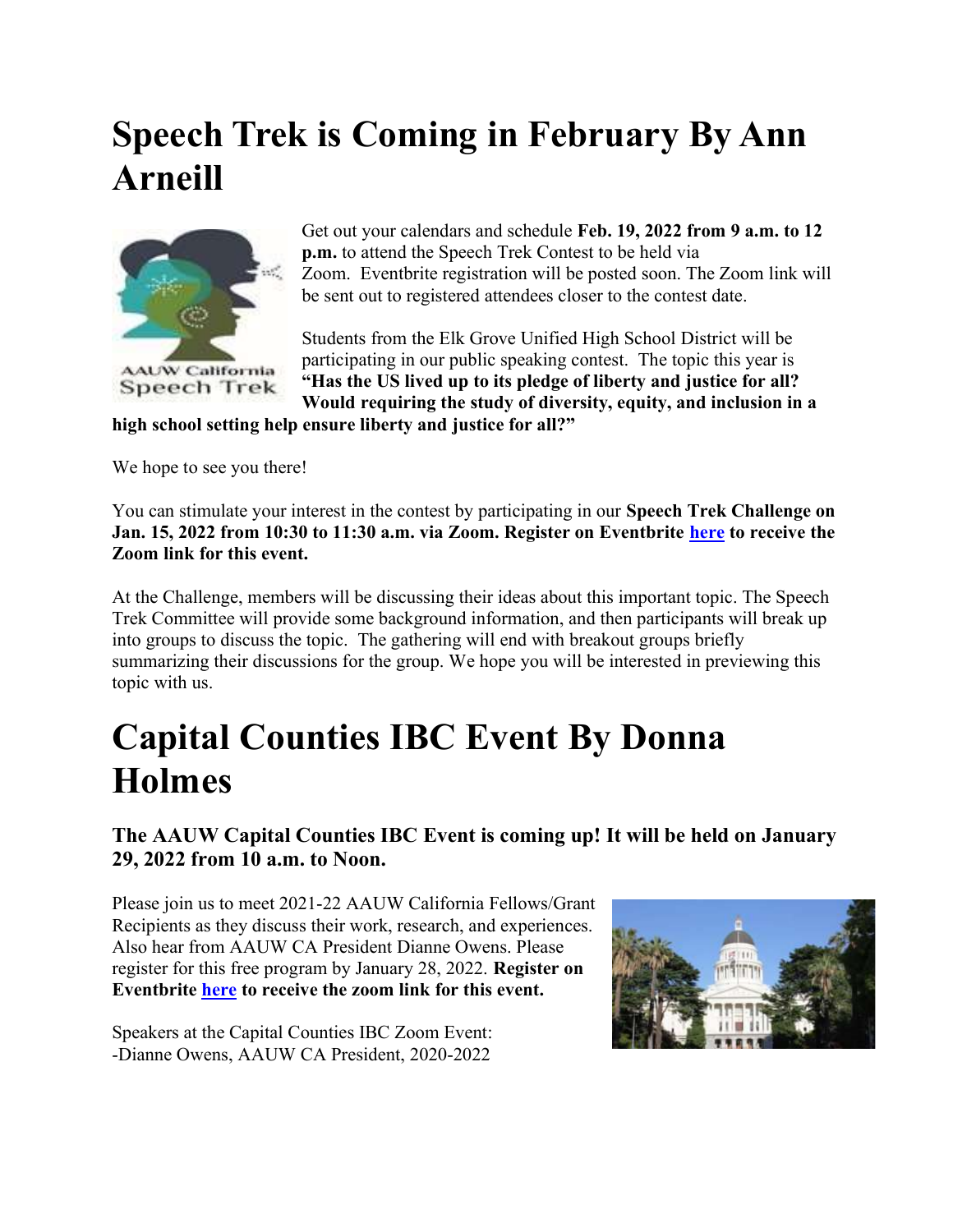-Juily Phun will speak on Contours of Care: The Influenza Pandemic, Public Health and Asian American Communities in Southern California, 1918–1941.

-Ana Grande will speak on the P F Bresee Foundation - Physical Sciences and Engineering Exploration for 100 Low-Income Central Los Angeles Girls.

-Brenna Mockler will speak on Probing Supermassive Black Holes with Tidal Disruption Events.

Click here to get more information on the CA Fellows/Grant Recipients. Join us for this informative event to support these women!

# President's Message By Angela Scarlett

Hi all,

I hope this note finds everyone well and that everyone had a lovely holiday! We were able to celebrate our Holiday party in person this past December 11. As we celebrate the new year, I hope that we are able to celebrate in person safely again. As always, your dedication to AAUW's mission and our branch programs continues to inspire me. Please reach out with any questions or concerns.

Sincerely, Angela Scarlett



# Living Our Mission of Equity By Charmen Goehring



We hope you will join us in a monthly equity conversation, looking at our own biases and what actions we can take to attract diversity to our branch and become better people in the process. Each month, we read a section of our selected book then meet to discuss what we have learned, along with exploring other issues related to race and equity. We will meet the second Wednesday of each month from 7 to 8 p.m. on Zoom. This is a joint CHAR/Sacramento activity.

The Zoom meeting code is 737 420 3780, or you can join using this link: https://us02web.zoom.us/j/7374203780

We will be discussing the second half of our latest book, "**Minor Feelings: An Asian American** Reckoning", by Cathy Park Hong, on Jan. 12 at 7 p.m., from pages 110 to the end. If you have questions and to RSVP, please email Charmen at charminme@yahoo.com.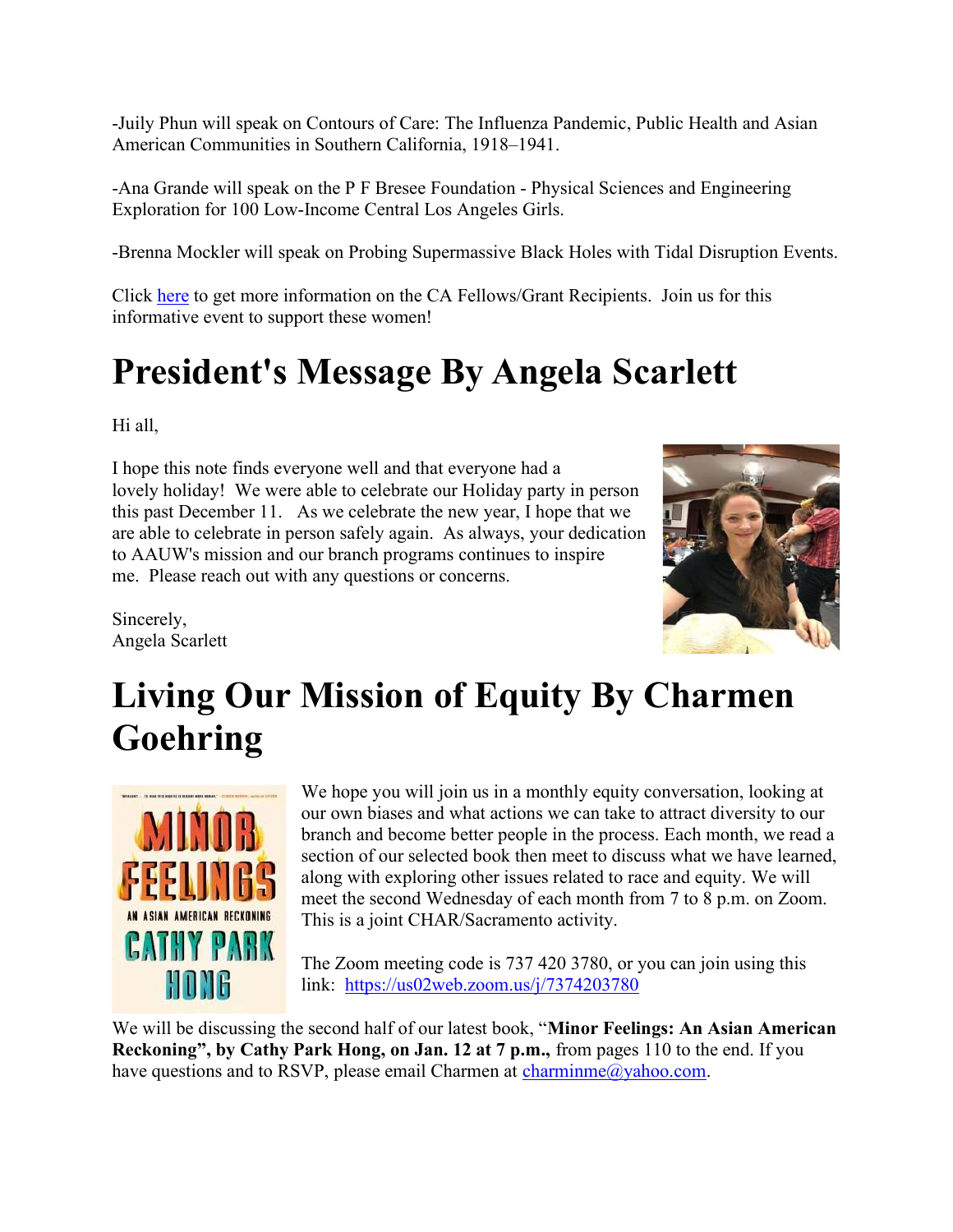# Membership - December Update By Donna Holmes and Marty McKnew

One-third of our membership participated in our all-inclusive Holiday Party in December! This was our first in-person event since February 2020 and it was lovely.

Members are the branch and together we change the world. Membership directors are automatically on the Program Committee plus other non-board members who volunteer. With Kim Rutledge's leadership, we work out a plan for the year and who will work on each program.

At our December program we try to support another group in need, and this year we chose the Afghani refugees served by the Highlands Community Charter School. We also learned about other cultures and their holiday observances.

The program team was made up of Bonnie Penix, Shari Beck, Gloria Yost, Barbara Smith, Jan Stuter, Kim Rutledge and Donna Holmes, with technical support by Karen Burley. In total, 68 members made this event a rousing success. The photo shows gifts collected at the

holiday luncheon that made more than 100 children very happy. Remember, membership is all of us -- no one has to carry the whole load. When you can, volunteer, take a chance to join a committee, interest group or even the board. Together we are advancing gender equity for women and girls through research, education and advocacy.

Join us on Jan. 29 at the IBC Zoom meeting to hear from three fellows who received part of the \$5M given out by Association this past year.

Happy New Year! -Donna Holmes & Marty McKnew

# Interest Group: Film Fans By Cherril Peabody

The Film Fans interest group has been active since the mid-2000s. Until COVID-19 struck, on the third Tuesday of each month our members met at the Tower Theatre or some other local theater to see a movie matinee together. Then, those who had the time got together nearby afterward to have lunch or a snack and talk about the movie and whatever else came up! It's a very friendly group, and we always have had a lot of laughs. Since



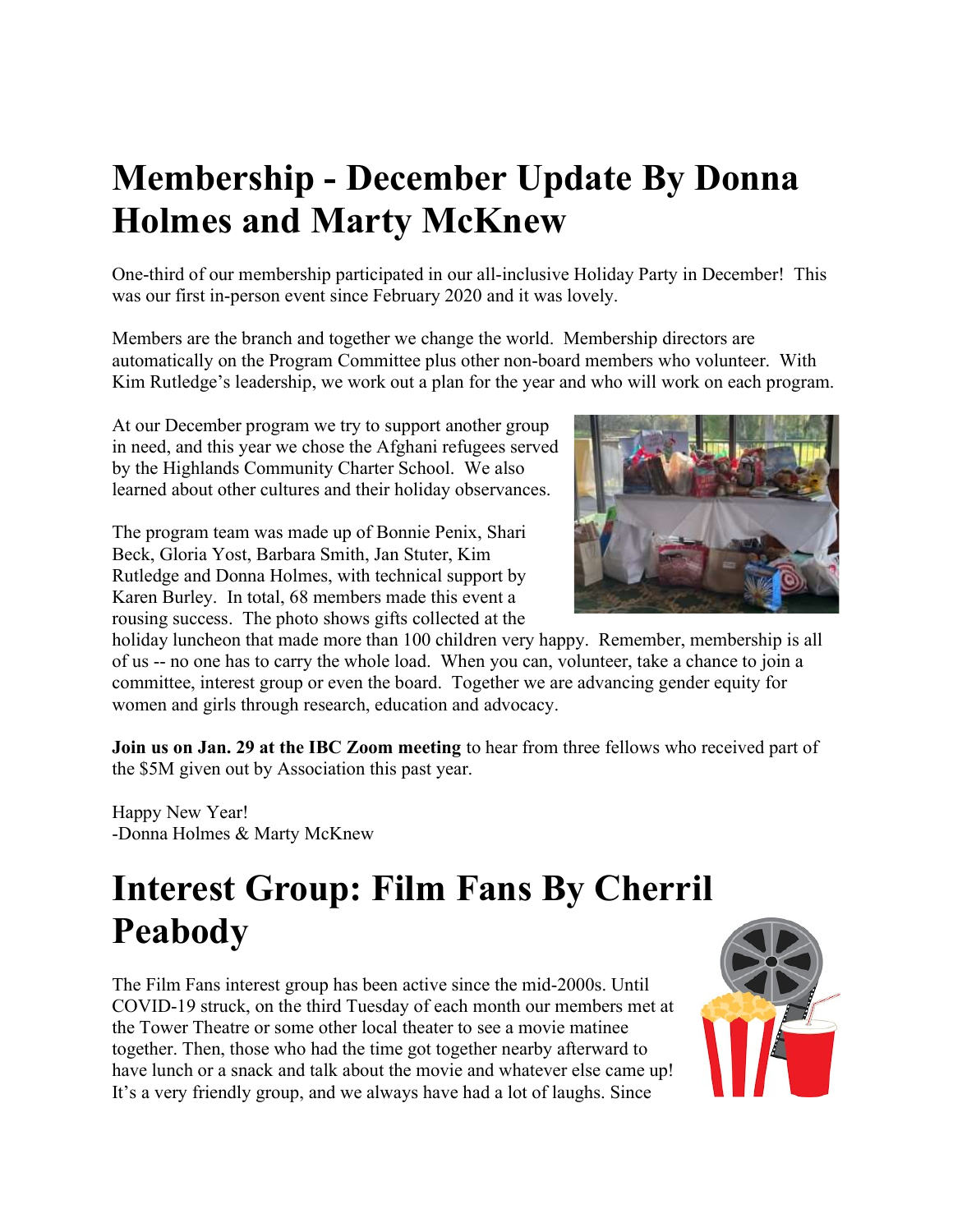March of last year, we have been meeting on Zoom, but last month we ventured out in person again, though we still met on Zoom as well.

For our Zoom get-togethers, we choose films that are available on Netflix and watch them on our own and then discuss them on our traditional third Tuesday morning on Zoom. To choose the film or films we will see, I come up with several suggestions that I think the group would enjoy, and those who plan to participate vote on them. Members can suggest another film if they like, providing that it is available currently on Netflix. We like independent movies and foreign films a lot, so I often suggest those types of films. When we attend in person, our criteria for movie selection include the time and the place the film will be shown.

We stuck our toes back in the water with our recent in-person attendance to view the new version of "West Side Story," which we all enjoyed, and we even went to lunch afterward. I expect we will be organizing more in-person screenings in the coming months, though of course it all depends on how Omicron plays out.

If you are interested in getting on the email list for the group, send me an email: capeabody@comcast.net. We have around 50 people on the list, but most of them don't participate frequently, particularly since we have been on Zoom. We have a core group now of about six members who attend often on Zoom. You are welcome to join us whenever you can.

### The Equal Rights Amendment By Liz Jordan



In 2017, the AAUW CA Speech Trek contest topic asked if it was time to pass the Equal Rights Amendment. At that time, the amendment had been ratified by 35 of the required 38 states and was abandoned by most "rights" groups after the 1982 Congressional deadline passed. Over the next three years after 2017, three states ratified the ERA. First the Nevada legislature ratified the amendment in 2018, then Illinois in 2019, and in

January of 2020 the Commonwealth of Virginia's legislature ratified the amendment.

Also, at that time, the Trump presidential administration, through Attorney General Bill Barr and unfriendly to the idea of Equal Rights, asked the U. S. Archivist to not register Virginia's ratification vote. What's happened since then?

About 200 "rights" groups have mounted legal efforts on behalf of the Equal Rights Amendment. Equal Means Equal has picketed the White House and the Department of Justice. They have also engaged in lawsuits in cooperation with other rights groups. The ERA Coalition has lobbied, has filed lawsuits and has generally beaten the drum to get the current administration and the current Justice Department to move the ERA out of the Archivist's office. AAUW has contributed to these efforts. To date, I have not found any comment by any administration official about the

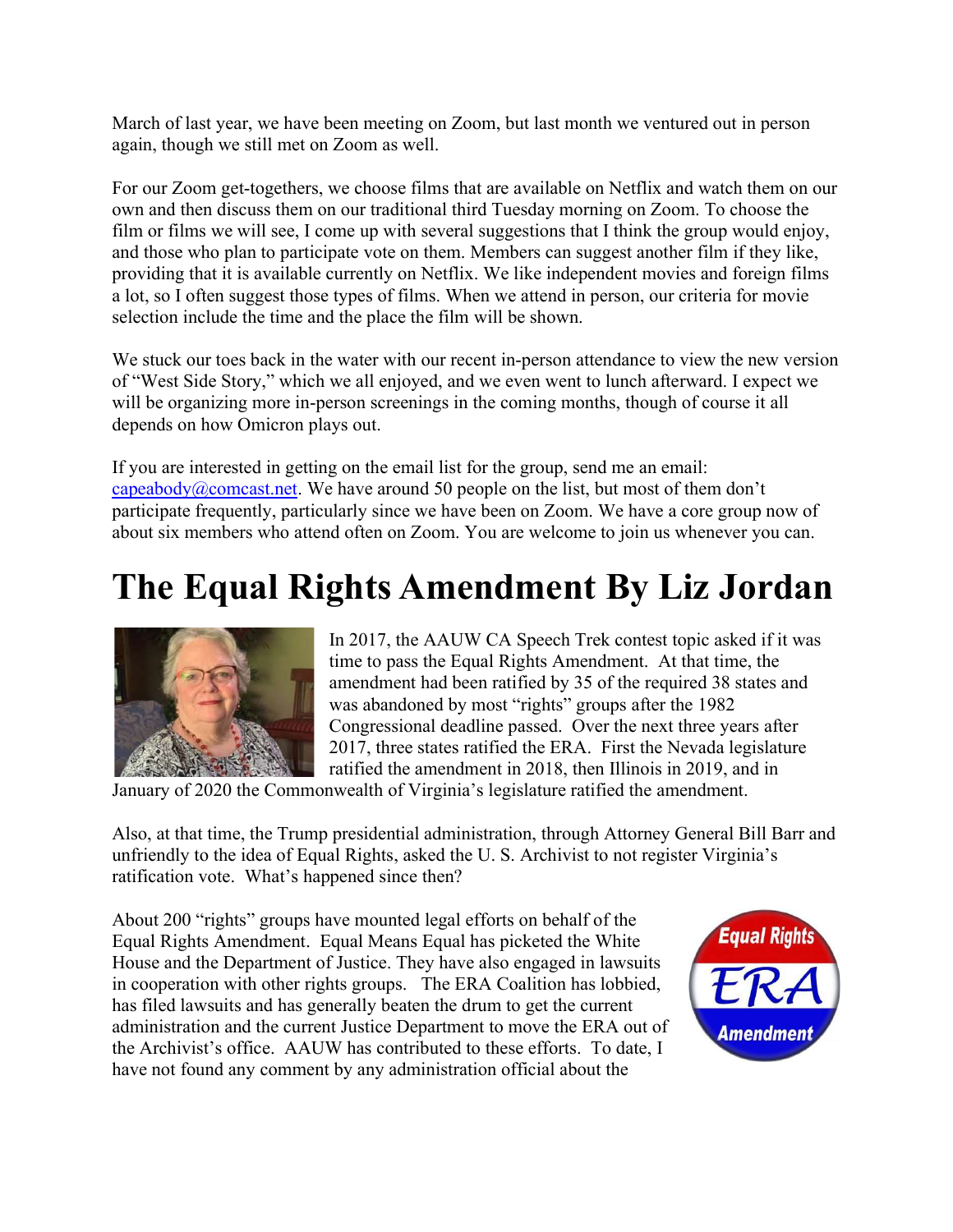hesitancy/resistance to register Virginia's vote, and, therefore, to bring the 28<sup>th</sup> Amendment into the U. S. Constitution.

On March 17, 2021, the U. S. House of Representatives voted to remove the ratification deadline time limit that was reached in 1982. That time limit was an artificial limit set by Congress, and therefore, subject to elimination by Congress.

The original language of the amendment stated that it would go into effect two years from the date of the last ratification vote. That date is **January 27, 2022!** However, the obstacle for the U.S. Archivist is the Barr memo.

Why do we still need this amendment? States all over the country, even California, have laws and practices that regularly discriminate on the basis of gender. States vary in their protection of rape victims over perpetrators, protection of sex-trafficking victims, claims of self-defense and other issues around domestic violence such as law enforcement's equal application of restraining orders; states vary in employment protections of pregnancy, as well as reproductive rights, and, as always, equal pay for equal work.

Imagine if the Equal Rights Amendment were to become the 28<sup>th</sup> Amendment of the United States Constitution. How would the future differ from the past? It seems to this writer (who does not have a law degree) that the impact would build for decades, as suits are brought before the Supreme Court; the justices would apply this clearly and simply stated amendment, with no ambiguity, that *discrimination on the basis of gender is illegal*. Even the current court, in its apparent three liberal and five conservative justices make-up, would not be able to find legal loopholes, justifications or ambiguous applications; they *could not dodge* the difficult issues around gender equity. All matters around gender equity would be subject to strict judicial scrutiny, a judicial standard that applies at this time only to race and religion.

What could you do? Write or call your U.S. representatives and senators to get this amendment out of Archivist limbo. Write to the current administration. Support groups that are working on your behalf, such as those listed below. If you have friends and family in other states, urge them to also write to congress and to the President of the United States.

What organizations might you watch, in addition to AAUW, for information? These are the websites I have watched for the last four years. The first one is a great place to find the history and other factual information about the efforts to ratify this amendment. Equal Means Equal put out a wonderful film (of the same name  $-$  Equal Means Equal) in 2016 about the need to pass the amendment. Rent it from Amazon and invite friends to watch it with you. Call me and I'll bring it to your house and show it for you. The ERA Coalition presents many informational webinars as well as weekly updates on the ERA in the news around the country. https://www.equalrightsamendment.org http://www.equalmeansequal.org https://www.eracoalition.org

--Liz Jordan

To contact me, please see my contact information in the branch directory.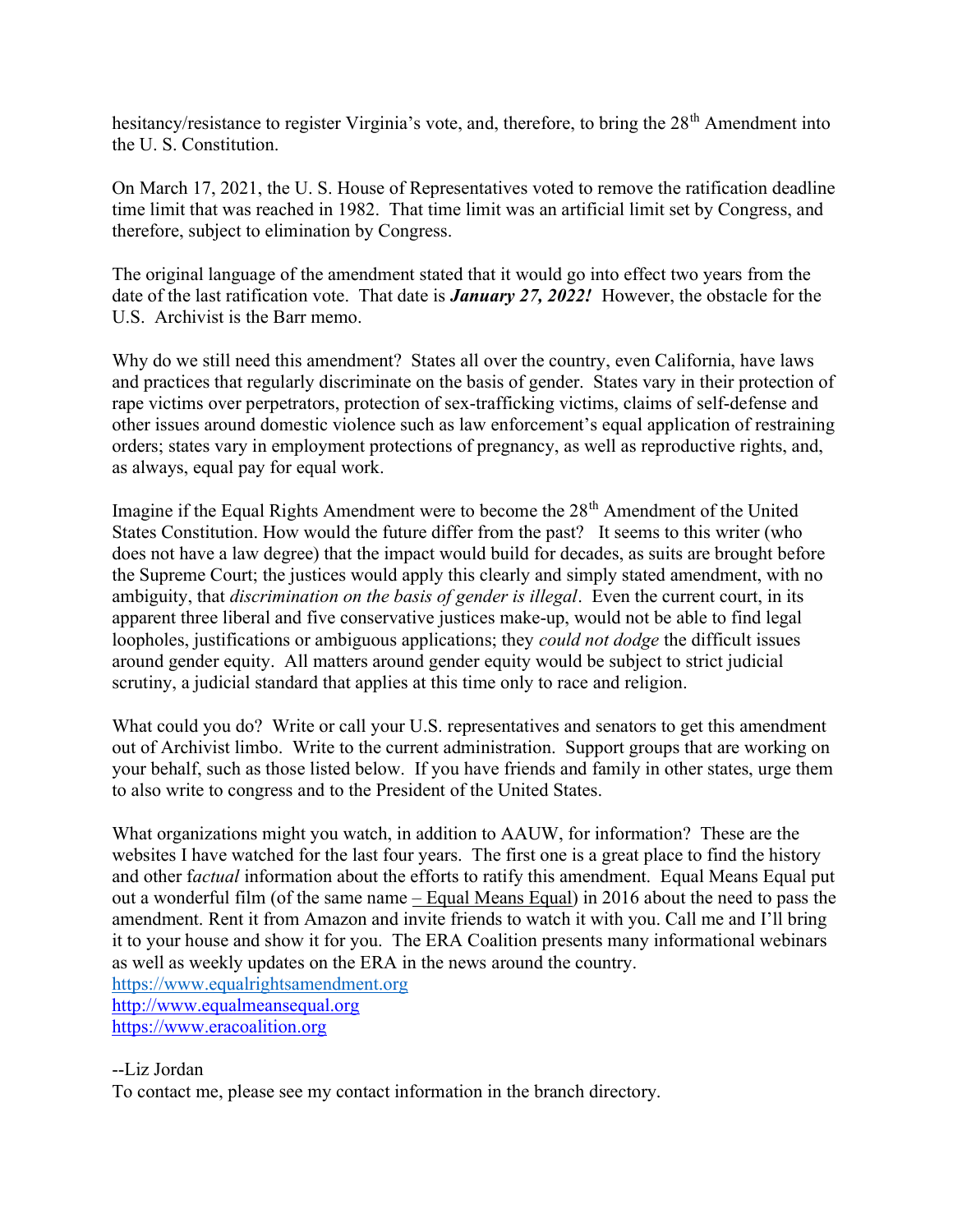# Applications Available for 2022-23 Branch Scholarships By Molly Dugan, Cathy Locke and Danielle Metzinger

AAUW Sacramento is accepting scholarship applications for the 2022-23 academic year.



The branch is offering \$3,000 scholarships to women age 25 and older who are pursuing their first baccalaureate degree at American River College, Cosumnes River College, Sacramento City College, Folsom Lake College, or California State University, Sacramento. The deadline for applications is March 1, 2022.

Our scholarship program is listed on the financial aid office websites for the various campuses. Information also is provided to mentoring organizations, student services centers and community groups, including Women's Empowerment and Saint John's Program for Real Change. We encourage members to assist in outreach efforts by passing along information to other organizations and individuals that might be interested in the scholarship program.

Academic and other criteria for applicants are available at https://sacramentoca.aauw.net/programs/scholarships. Applications may be completed and supplemental materials submitted using the link on the webpage. Prospective applicants may direct questions about the program or application process to the Scholarship Committee at aauwsacramentoscholarships@gmail.com.

We are grateful to all our members, families and friends who have given so generously to our scholarship program.

# Celebrating January Birthdays! By Donna **Holmes**

#### Happy Birthday to All!

- Lana Widman 1/1
- $\bullet$  Susana Mullen  $1/1$
- Marilyn Orrick 1/6